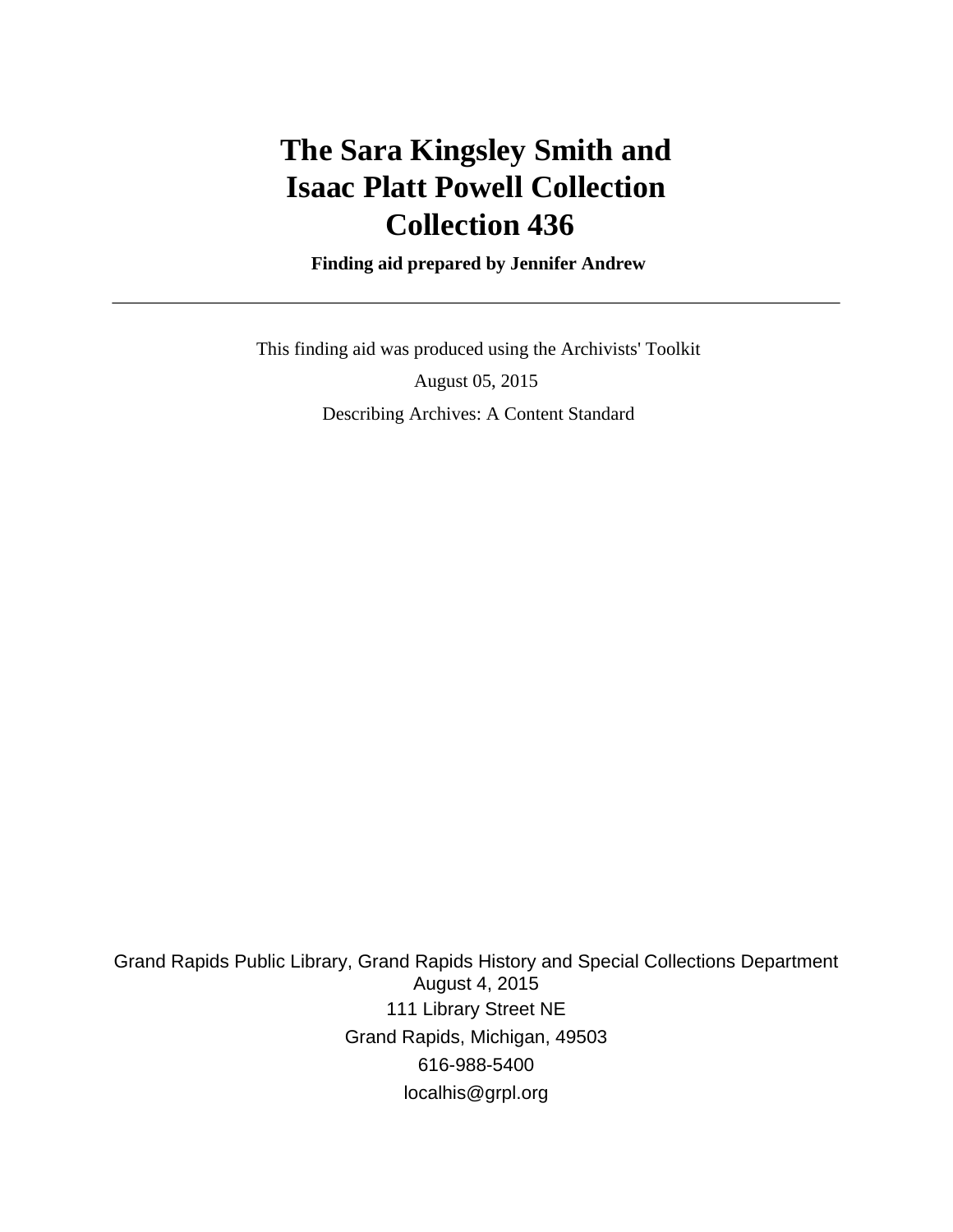## **Table of Contents**

 $\overline{\phantom{a}}$ 

| $Photographs 3.8$ |
|-------------------|
|                   |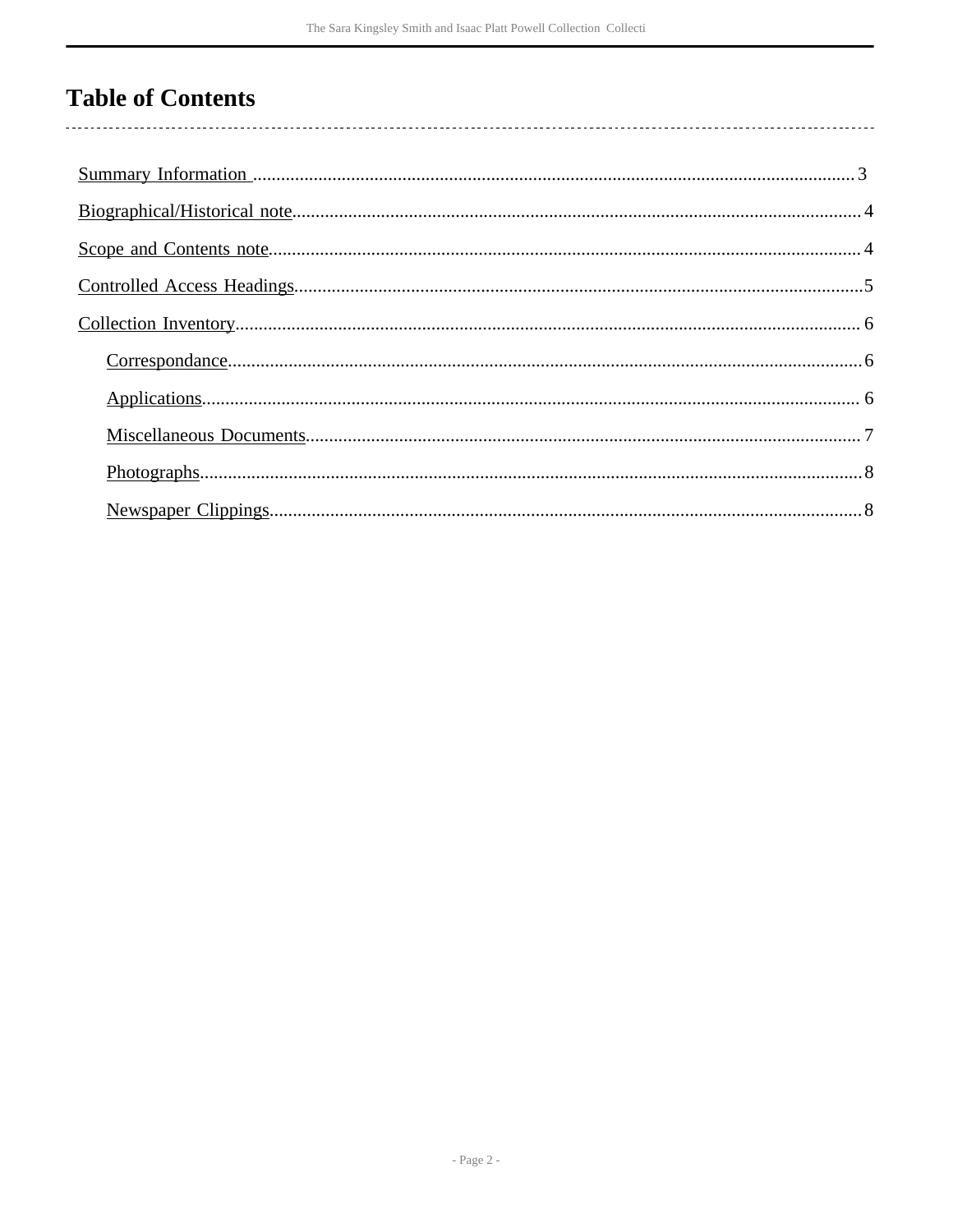## <span id="page-2-0"></span>**Summary Information**

| <b>Repository</b> | Grand Rapids Public Library, Grand Rapids History and Special<br><b>Collections Department</b>                                                                                                                                                                                                                                                                                                                                                                                                                                                                                           |
|-------------------|------------------------------------------------------------------------------------------------------------------------------------------------------------------------------------------------------------------------------------------------------------------------------------------------------------------------------------------------------------------------------------------------------------------------------------------------------------------------------------------------------------------------------------------------------------------------------------------|
| <b>Title</b>      | The Sara Kinglsey Smith and Isaac Platt Powell Collection                                                                                                                                                                                                                                                                                                                                                                                                                                                                                                                                |
| Date [inclusive]  | 1880-1935                                                                                                                                                                                                                                                                                                                                                                                                                                                                                                                                                                                |
| <b>Extent</b>     | 1.5 Linear feet 2 boxes 6 folders                                                                                                                                                                                                                                                                                                                                                                                                                                                                                                                                                        |
| Language          | English                                                                                                                                                                                                                                                                                                                                                                                                                                                                                                                                                                                  |
| <b>Abstract</b>   | This collection is made up primarily of the personal papers and<br>photographs of Sara Kinglsey Smith (1872-1963), daughter of former<br>Grand Rapids Mayor, Henry S. Smith, and Isaac Platt Powell (1838-1903)<br>spanning the years from 1884-1935. Issac Powell married Helen Griffith<br>Smith, Henry Smith's second wife and stepmother of Sarah Smith, in 1890<br>following Henry's death. Most notably the collection contains a photo<br>album that includes photos of Sara Smith's family, including her father,<br>the D.A. Blodgett family and Mr. and Mrs. Charles Garfield. |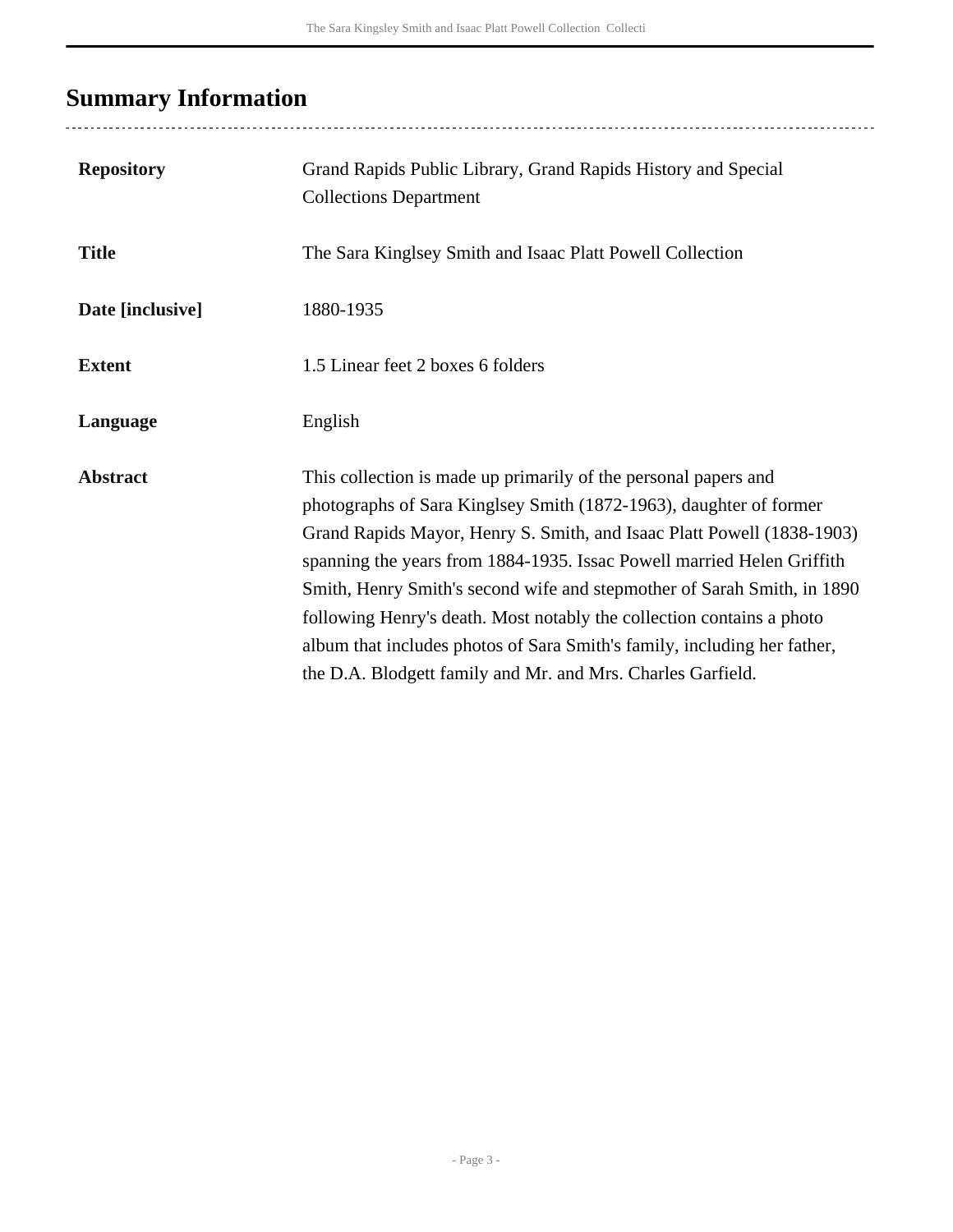## <span id="page-3-0"></span>**Biographical/Historical note**

Henry S. Smith, former Mayor of Grand Rapids from 1878 to 1880, and his second wife, Hannah M. Simms had two girls; Mary (1869-1907) and Sara (1872-1963). Hannah died in 1873 and Smith married Helen Griffith in 1879.

Helen Griffith was born in Sheldon, NY in 1849 and died in Grand Rapids, MI in 1935. She was heavily involved in community organizations and charities including the Ladies Literary Club, the D.A.R and the Evangeline Home.

Henry died less than two years later, in 1881, and in 1890 Helen married Isaac Powell. Helen and Isaac had one son, Edward M. Powell, in 1892.

Isaac Platt Powell was born in 1838 in Clinton, NY. He fought in the Civil War as part of the 146th New York Volunteer Infantry from 1862-1865. He graduated from Union Theological Seminary in New York City after the war and served as pastor of the Congregational Church in Canaan, Conn. In 1868 he married Sarah Helen Clay. They settled in Grand Rapids in approximately 1880 where Isaac established a school for boys. Sarah died in 1886. He was a major in the 6th Michigan Volunteer Cavalry and was a member of the Military Order of the Loyal Legion of the United States. Isaac ran the boys school until 1902. He died 1903 in Ocean Springs, Mississippi.

Sara Smith never married and passed away in 1963 at the age of 91. She was a founding member of the Visiting Community Health Nursing Association and it's treasurer for many years. A member of Mayflower Congregational Church, Sara was also active in Community Chest activities and was a charter member of the Kent Garden Club.

### <span id="page-3-1"></span>**Scope and Contents note**

This collection contains personal documents, primarily Isaac Powell's, and a photo album put together by Sara K. Smith which includes photos of her family and friends, notably her father, Henry S. Smith, Mr. and Mrs. D.A. Blodgett and family, and Mr. and Mrs. Charles Garfield. There is also a photo of the Smith Powell home at 76 Jefferson. Most photos are well identified by Miss Smith.

### **Administrative Information**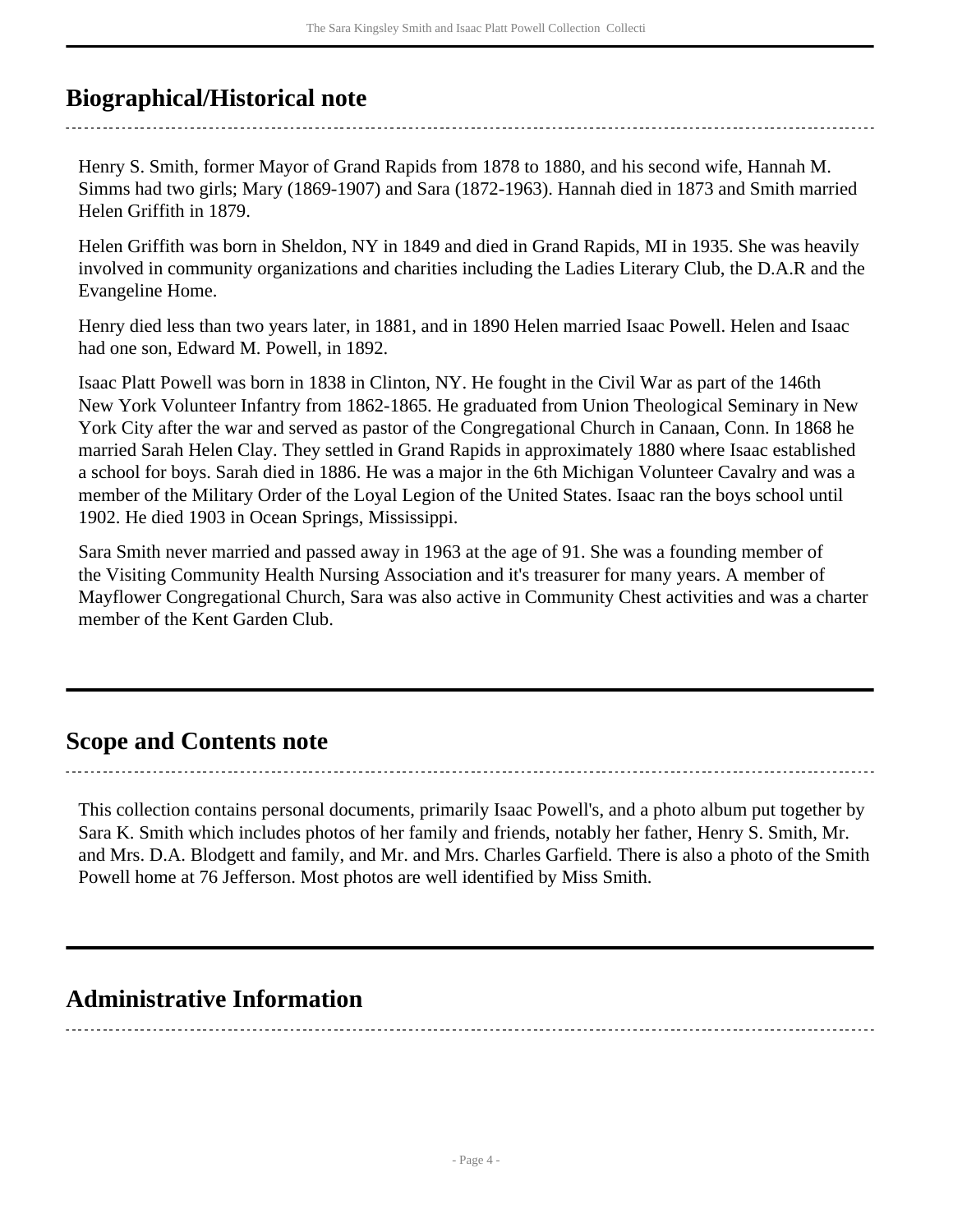#### **Publication Information**

Grand Rapids Public Library, Grand Rapids History and Special Collections Department August 4, 2015

### <span id="page-4-0"></span>**Controlled Access Headings**

#### **Geographic Name(s)**

-----------------------------

- Grand Rapids (Mich.) -- History -- 19th Century
- Grand Rapids (Mich.) -- History -- 20th Century
- Grand Rapids (Mich.) -- History -- Photographs
- Michigan -- Genealogy

#### **Personal Name(s)**

- Helen, Griffith Smith Powell, Mrs., 1849-1935
- Henry, S. Smith
- Isaac, Platt Powell, Reverend, 1838-1903
- Sara, Kingsley Smith, 1872-1963

#### **Subject(s)**

• Veterans -- Michigan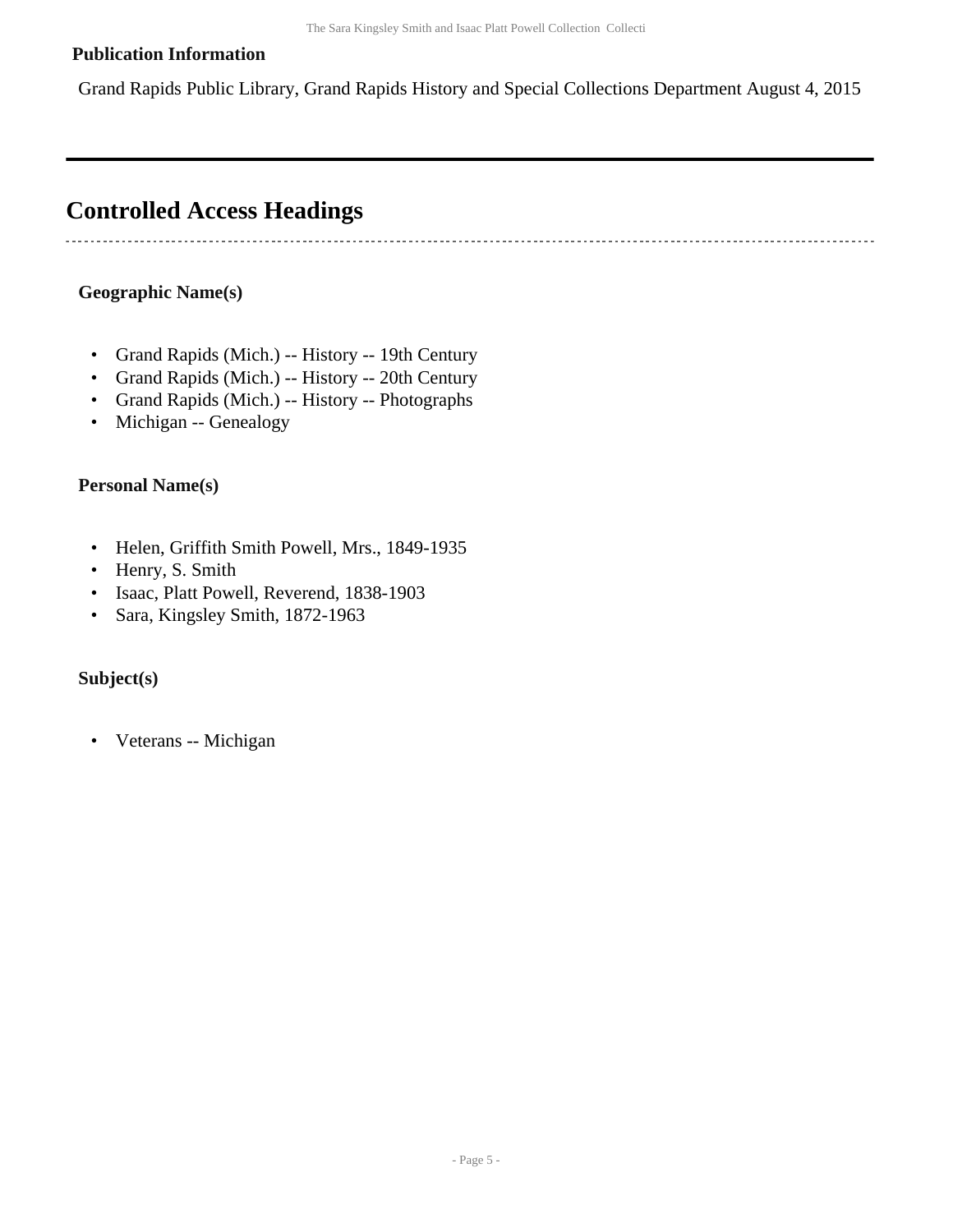# <span id="page-5-0"></span>**Collection Inventory**

<span id="page-5-1"></span>

| <b>Correspondance 1898-1932</b> |  |
|---------------------------------|--|
|---------------------------------|--|

<span id="page-5-2"></span>

|                                                                                                                                                                                             | <b>Box</b>   | <b>Folder</b>  |
|---------------------------------------------------------------------------------------------------------------------------------------------------------------------------------------------|--------------|----------------|
| Partial letter to Sara K. Smith from Henry McConnell 1935                                                                                                                                   | $\mathbf{1}$ | 3              |
| Letter to I.P. Powell from The Military Order of the Loyal Legion of the<br>United States with enclosed Circular #10 of the Military Order of the<br>Loyal Legion of the United States 1898 | $\mathbf{1}$ | 6              |
| Grand Rapids War Relief Bulletin No. 15 1918                                                                                                                                                | 1            | $\overline{2}$ |
| <b>Applications 1905</b>                                                                                                                                                                    |              |                |
|                                                                                                                                                                                             | <b>Box</b>   | <b>Folder</b>  |
| Daughters of the American Revolution of Michigan Military and Non-                                                                                                                          | $\mathbf{1}$ | $\overline{2}$ |
| Military War Service Record questionnaire                                                                                                                                                   |              |                |
| Memorandum preliminary to application for membership by inheritance<br>into the Military Order of the Loyal Legion of the United States,<br>blank Copyright 1905                            | $\mathbf{1}$ | 6              |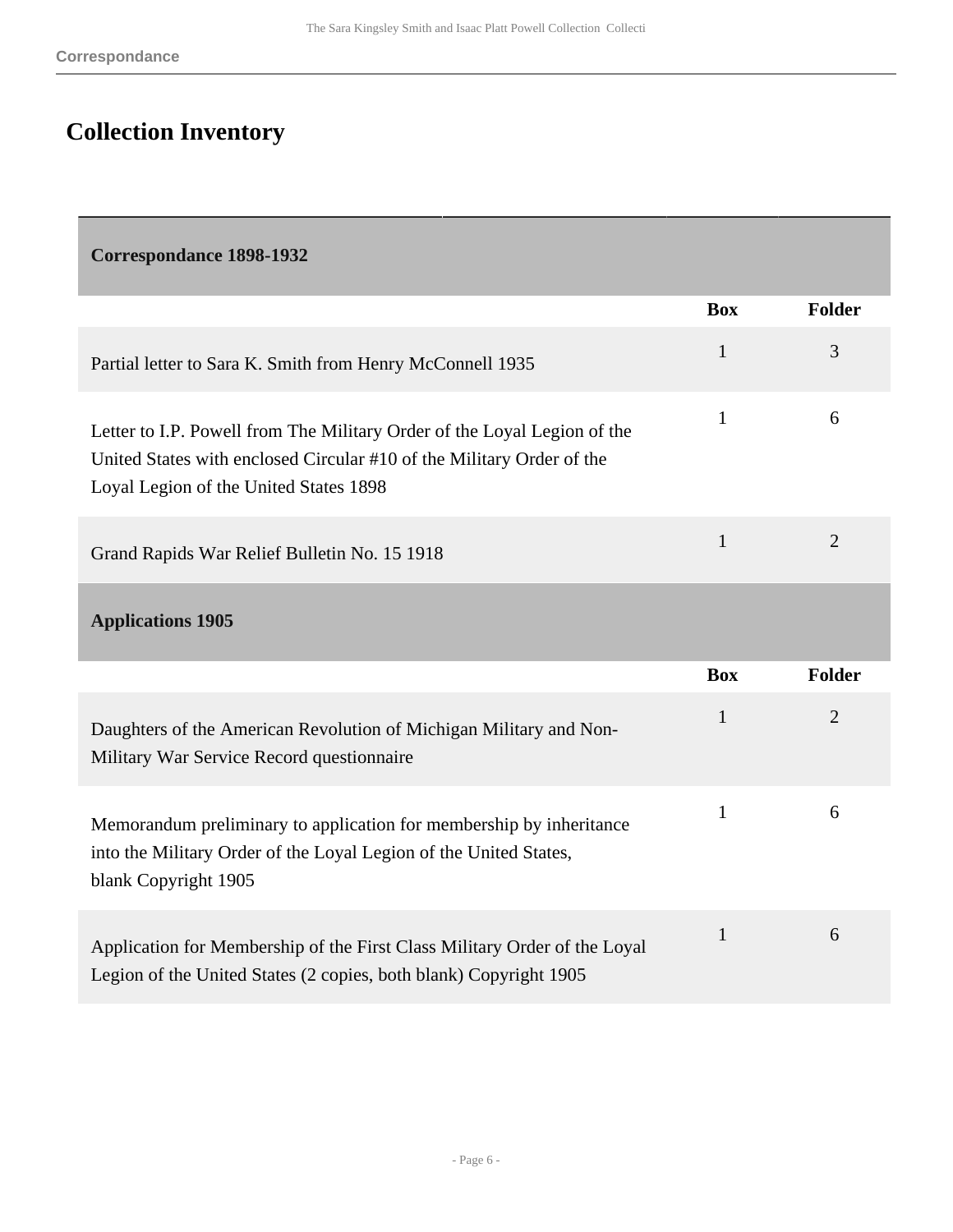### <span id="page-6-0"></span>**Miscellaneous Documents 1880-1903**

|                                                                                                                                                                  | <b>Box</b>   | <b>Folder</b> |
|------------------------------------------------------------------------------------------------------------------------------------------------------------------|--------------|---------------|
| Invitation to the annual banquet of The Military Order of the Loyal Legion<br>of the United States 1898                                                          | $\mathbf{1}$ | 6             |
| In Memoriam of Major Isaac Platt Powell published by the Military Order<br>of the Loyal Legion of the United States 1903                                         | $\mathbf{1}$ | 6             |
| Notice to I.P. Powell that he was elected a Companion of the First Class of<br>the Military Order of the Loyal Legion of the United States 1899                  | $\mathbf{1}$ | 6             |
| Reciept for \$25.00 admission fee for I.P. Powell's membership in the<br>Military Order of the Loyal Legion of the United States Commandery of<br>Michigan. 1898 | $\mathbf{1}$ | 6             |
| Document outlining qualifications for membership in the Military Order of<br>the Loyal Legion of the United States                                               | $\mathbf{1}$ | 6             |
| Changes in the Military Order of the Loyal Legion of the United States<br>By-Laws 1895                                                                           | $\mathbf{1}$ | 6             |
| Invitation to join Michigan Commandery of the Military Order of the<br>Loyal Legion of the United States                                                         | $\mathbf{1}$ | 6             |
| Program and menu from the Seventh Annual Reunion of the Sixth<br>Michigan Volunteer Cavalry 1894                                                                 | $\mathbf{1}$ | 5             |